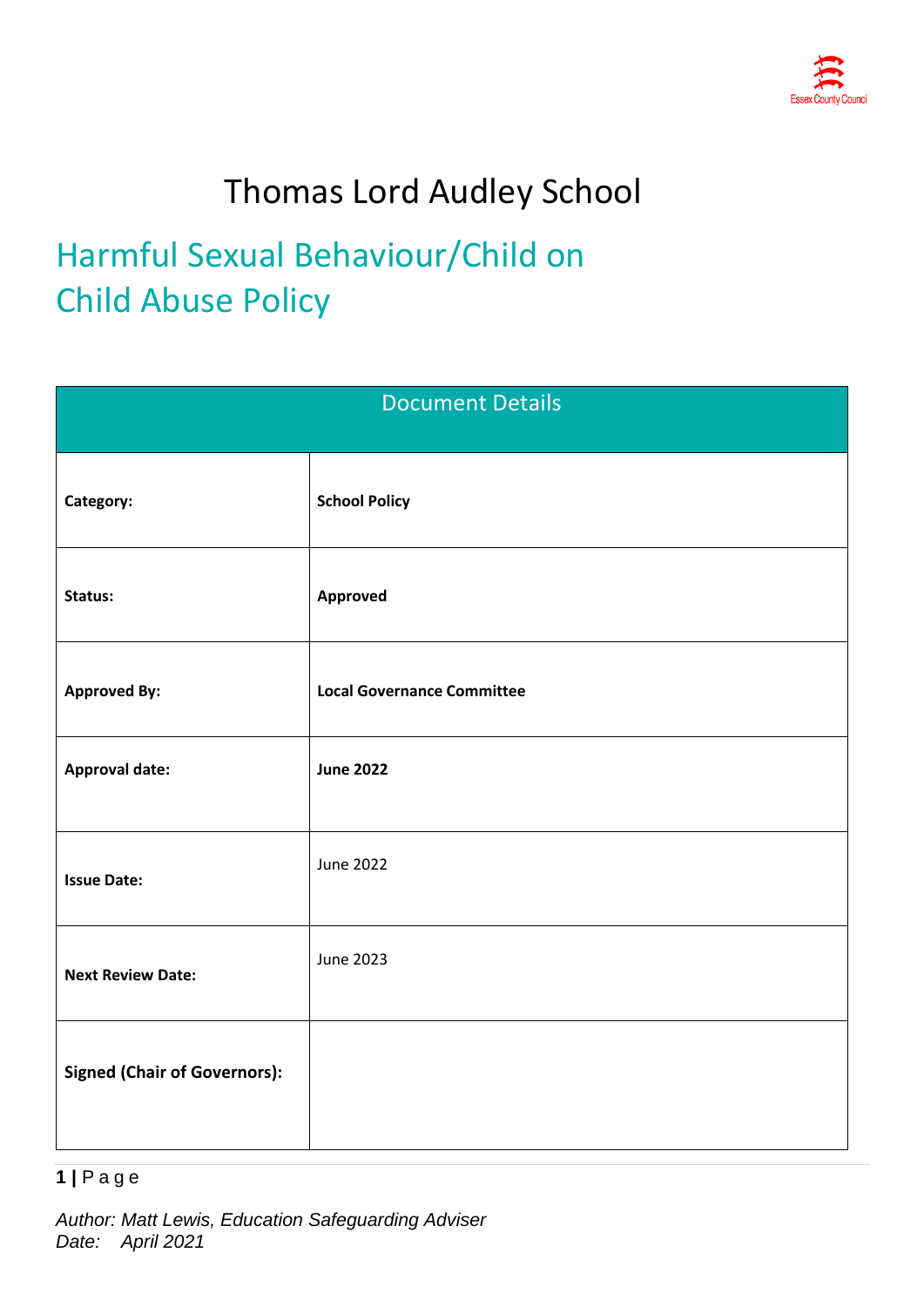

### **HARMFUL SEXUAL BEHAVIOUR / CHILD ON CHILD ABUSE POLICY FOR THOMAS LORD AUDLEY SCHOOL (JUNE 2022)**

# *APPROVED BY GOVERNORS*

## *POLICY TO BE REVIEWED ANNUALLY*

| <b>DESIGNATED SAFEGUARDING LEAD:</b>               | <b>Kevin Rowland</b>     |
|----------------------------------------------------|--------------------------|
|                                                    | 01206 547911             |
|                                                    | Kevin.rowland@tla.school |
| <b>DEPUTY DESIGNATED</b>                           | <b>Mandy Davis</b>       |
| <b>SAFEGUARDING LEAD:</b>                          | 01206 547911             |
|                                                    | mandy.davis@tla.school   |
| <b>DESIGNATED SAFEGUARDING</b><br><b>GOVERNOR:</b> |                          |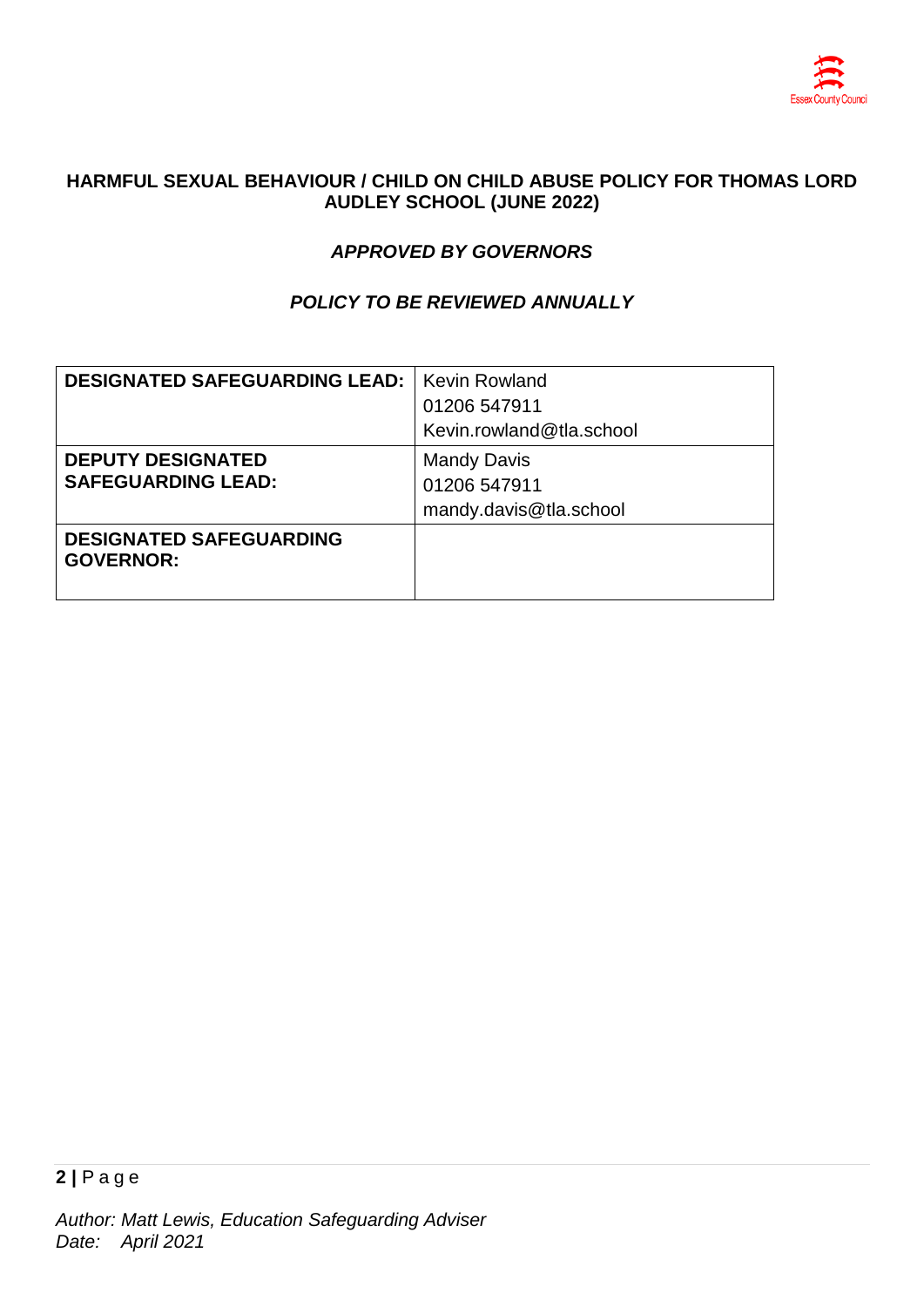

#### **Contents**

| 1               | <b>Introduction</b>                                                                                                                                                                                                                                                            |
|-----------------|--------------------------------------------------------------------------------------------------------------------------------------------------------------------------------------------------------------------------------------------------------------------------------|
| $\mathbf{2}$    | Definition of sexual abuse                                                                                                                                                                                                                                                     |
| $\mathbf{3}$    | Harmful sexual behaviour                                                                                                                                                                                                                                                       |
| 4               | How we seek to minimise the risk of harmful sexual behaviour<br><b>Children and young people</b><br>$\bullet$<br><b>Parents and carers</b><br><b>Staff</b>                                                                                                                     |
| 5               | Our response to an incident / allegation<br><b>Recording</b><br>Investigation<br>$\bullet$<br><b>Risk Assessment</b>                                                                                                                                                           |
| $6\phantom{1}6$ | <b>Guiding principles</b><br><b>Considerations</b><br>$\bullet$<br>Supporting the child or young person who has allegedly<br>$\bullet$<br>experienced harmful sexual behaviour<br>Supporting the child or young person who has allegedly<br>displayed harmful sexual behaviour |
| $\overline{7}$  | <b>Investigation outcomes</b><br><b>Manage internally</b><br><b>Early Help</b><br>Requests for support to Children's Social Care<br><b>Reporting to the police</b>                                                                                                             |
| 8               | <b>Review</b>                                                                                                                                                                                                                                                                  |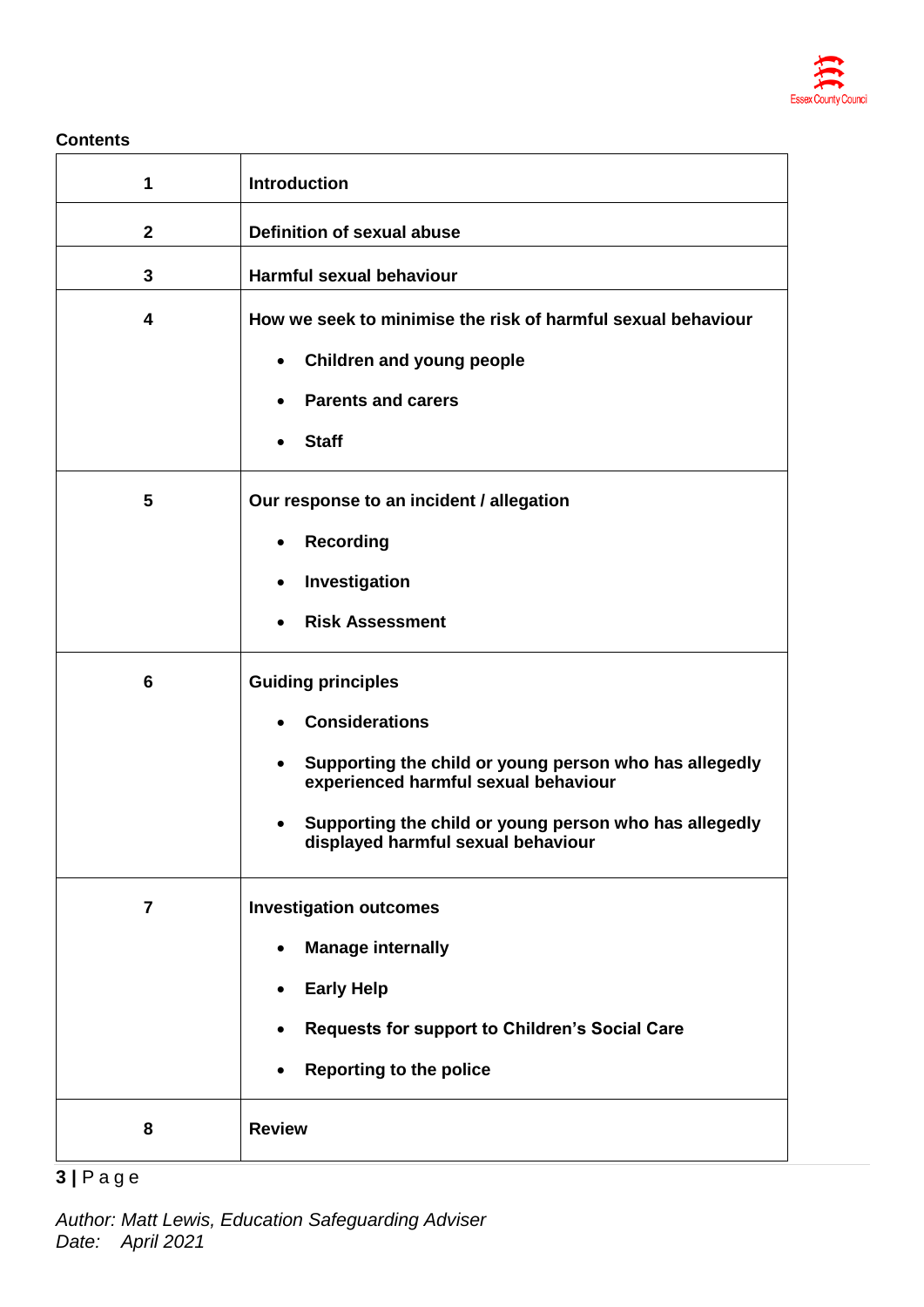# **1. Introduction**

It is normal for some children and young people (CYP) to display sexualised behaviour towards their peers as they develop. However, sexualised behaviour between peers that has become harmful or abusive is unacceptable and must be addressed.

Our school recognises that CYP are vulnerable to and capable of abusing their peers sexually. We consider any allegation of peer on peer sexual abuse seriously and do not tolerate or pass off harmful sexual behaviour as 'banter', 'just having a laugh' or 'part of growing up'. These allegations are managed in the same way as any other child protection concern and follow the same procedures, including seeking advice and support from other agencies as appropriate.

This policy is in line with the safeguarding requirements in [Keeping Children Safe in Education](https://eur02.safelinks.protection.outlook.com/?url=https%3A%2F%2Fassets.publishing.service.gov.uk%2Fgovernment%2Fuploads%2Fsystem%2Fuploads%2Fattachment_data%2Ffile%2F954314%2FKeeping_children_safe_in_education_2020_-_Update_-_January_2021.pdf&data=04%7C01%7C%7Cf2e9fff87b2149eb72d208d8fe84ac80%7Ca8b4324f155c4215a0f17ed8cc9a992f%7C0%7C0%7C637539193225028841%7CUnknown%7CTWFpbGZsb3d8eyJWIjoiMC4wLjAwMDAiLCJQIjoiV2luMzIiLCJBTiI6Ik1haWwiLCJXVCI6Mn0%3D%7C1000&sdata=VnfJGiVrh%2BweNNu%2BiwjdcWv8RJzWF6EvSn1d8NGC7oE%3D&reserved=0) (Department for Education ('DfE'), 2020), which we must work to; Part 5 of the Keeping Children Safe in Education statutory guidance sets out how schools should manage reports of child-onchild sexual violence and harassment. This policy also links to the guidance issued by the DfE in 2018: [Sexual violence and sexual harassment between children in schools and colleges.](https://eur02.safelinks.protection.outlook.com/?url=https%3A%2F%2Fwww.gov.uk%2Fgovernment%2Fpublications%2Fsexual-violence-and-sexual-harassment-between-children-in-schools-and-colleges&data=04%7C01%7C%7Cf2e9fff87b2149eb72d208d8fe84ac80%7Ca8b4324f155c4215a0f17ed8cc9a992f%7C0%7C0%7C637539193225038798%7CUnknown%7CTWFpbGZsb3d8eyJWIjoiMC4wLjAwMDAiLCJQIjoiV2luMzIiLCJBTiI6Ik1haWwiLCJXVCI6Mn0%3D%7C1000&sdata=ZYrHV9%2FJUndIMjNVX505sSFT9UICMSs637uOd9Oag4Q%3D&reserved=0)

# **2. Definition of sexual abuse**

Forcing or enticing a child or young person to take part in sexual activities, not necessarily involving a high level of violence, whether or not the child is aware of what is happening. The activities may involve physical contact, including assault by penetration (for example rape or oral sex) or nonpenetrative acts such as masturbation, kissing, rubbing and touching outside of clothing. They may also include non-contact activities, such as involving children in looking at, or in the production of, sexual images, watching sexual activities, encouraging children to behave in sexually inappropriate ways, or grooming a child in preparation for abuse. Sexual abuse can take place online, and technology can be used to facilitate offline abuse.

The sexual abuse of children by other children is a specific safeguarding issue in education.

*(Keeping children safe in education, DfE, 2020)*

# **3. Harmful sexual behaviour**

Harmful sexual behaviour can manifest itself in many ways. This may include:

- inappropriate or unwanted sexualised touching;
- sexual violence and sexual harassment;
- upskirting, which typically involves taking a picture under a person's clothing without them knowing, with the intention of viewing their genitals or buttocks to obtain sexual gratification, or cause the victim humiliation, distress, or alarm;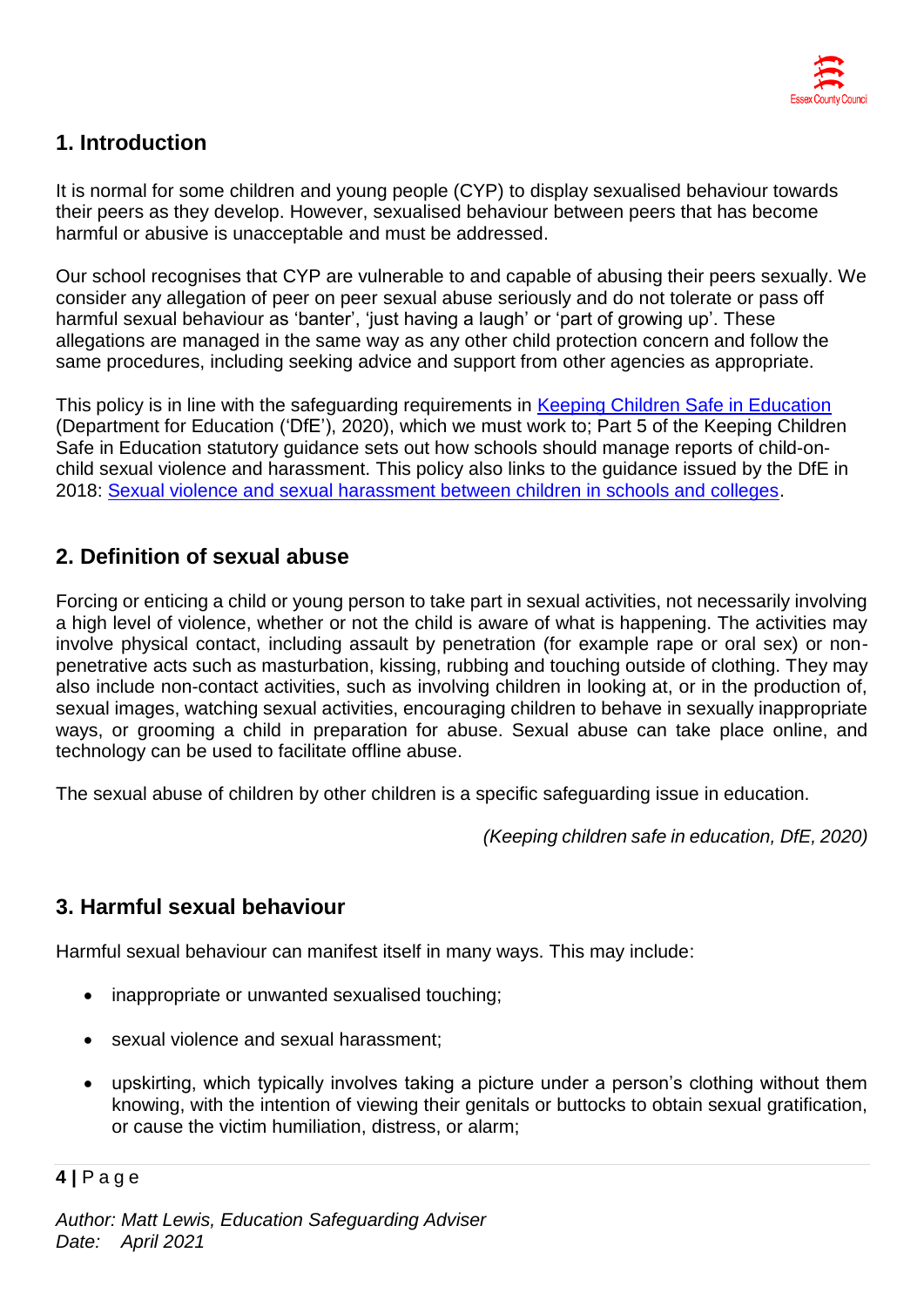

- pressurising, forcing, or coercing someone to share nude images (known as sexting or youth produced sexual imagery);
- sharing sexual images of a person without their consent:
- bullying of a sexual nature online or offline, for example sexual or sexist name-calling.

Our school also understands the different gender issues that can be prevalent when dealing with harmful sexual behaviour.

CYP can experience harmful sexual behaviour in various settings. This includes at school, at home (or at another home), in public places, and online. At school, issues can occur in places which are supervised and unsupervised. For example, abuse may occur in toilets, corridors, changing areas, common rooms, outside spaces such as the playground and sports facilities, and when CYP are travelling home.

# **4. How we seek to minimise the risk of harmful sexual behaviour**

The principle aim of our approach is to foster the conditions in which our pupils can aspire to and realise safe and healthy relationships, at school and as they continue in life. We work to a culture in which the voice of our CYP is central, where pupils feel able to share their concerns openly, knowing that they will be listened to, and that they will not be judged.

### **Children and young people**

We use relationships, sex and health education (RE or RSE and Health Education curriculum) to help our pupils understand, in an age-appropriate way, what harmful sexual behaviour is, including by peers. We teach them the knowledge they need to recognise and report abuse, including emotional, physical, and sexual abuse. We also teach them about the importance of making sensible decisions to stay safe (including online), whilst being clear that if a CYP is abused, it is never their fault.

We help our pupils to develop the skills to understand:

- what constitutes harmful sexual behaviour;
- that such behaviour is not acceptable;
- the possible reasons for such behaviour, and vulnerability of perpetrators;
- that they must tell a trusted adult if someone is behaving in a way that makes them feel uncomfortable – and must tell a trusted adult if they witness such behaviour towards others.

We understand our pupils may not always feel able to talk to adults about peer-on-peer sexual abuse. To help them, we will encourage them to share their thoughts and opinions, respond to their concerns, and respect and listen to them. We want our pupils to feel confident that any concerns they raise will be responded to appropriately.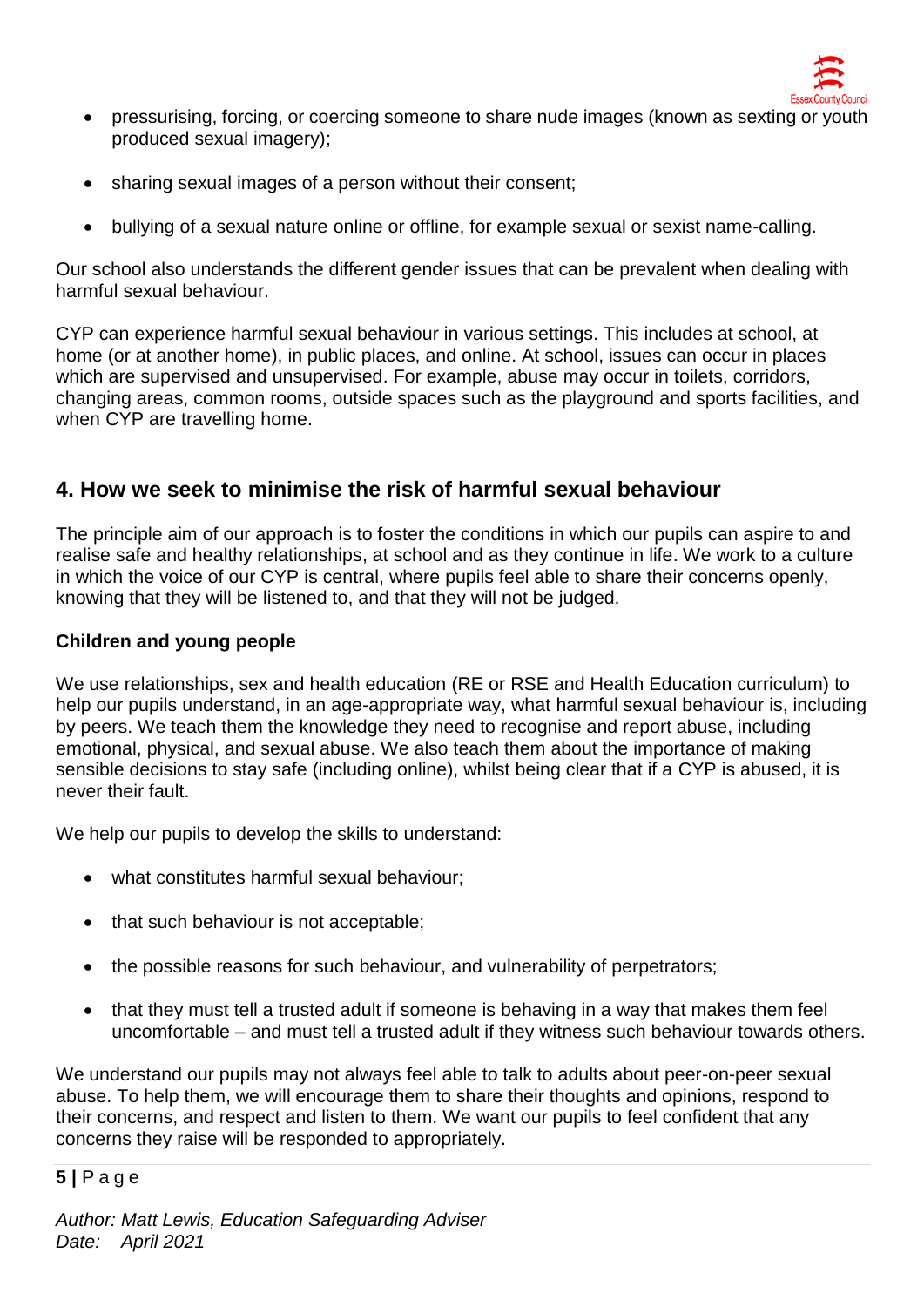

## **Parents and carers**

It is important that parents and carers understand what is meant by harmful sexual behaviour, and reinforce key messages from school at home. We work in partnership with parents to support our pupils and want to help them keep their child/ren safe. Parents and carers should understand:

- the nature of harmful sexual behaviour;
- the effects of harmful sexual behaviour on CYP;
- the likely indicators that such behaviour may be taking place;
- what to do if it is suspected that child on child sexual abuse has occurred;

Further information to support parents and carers in relation to harmful sexual behaviour is available online, including on the [NSPCC](https://www.nspcc.org.uk/what-is-child-abuse/types-of-abuse/child-sexual-abuse/#support) and [Lucy Faithfull Foundation](https://www.lucyfaithfull.org.uk/parents-protect.htm) websites.

## **Staff**

Our staff undertake annual safeguarding training where the different types of abuse and neglect are discussed; this includes information about harmful sexual behaviour and our expectations for staff vigilance about this and other potential types of abuse. Staff also receive updates on safeguarding issues throughout the school year, including about the nature and prevalence of harmful sexual behaviour, where appropriate.

Importantly, the training also ensures that our staff know what to do if they receive a report that harmful sexual behaviour may have occurred, including how to support CYP.

# **5. Our response to an incident / allegation**

The wellbeing of our students is always central to our response to an allegation or incident of harmful sexual behaviour. Any CYP reporting a concern will be treated respectfully. We will reassure them that they are being taken seriously and that they will be supported and kept safe; no CYP will be given the impression that they are creating a problem by reporting abuse or made to feel ashamed.

Our staff will never promise confidentiality to the CYP as the concern will need to be shared further. The school's Designated Safeguarding Lead will need to be informed as soon as possible of any incident and the details may also need to be shared with Children's Social Care / the police and other specialist agencies. We have in place effective working relationships with our safeguarding partners, which are essential to ensuring that concerns are appropriately managed.

We will explain next steps to the CYP so they understand what will happen, including who will be informed. Where the CYP already has Social Care involvement, such as a Looked After Child, a Child In Need or a child with a Child Protection Plan, we will inform the child's Social Worker and work in partnership with them as appropriate.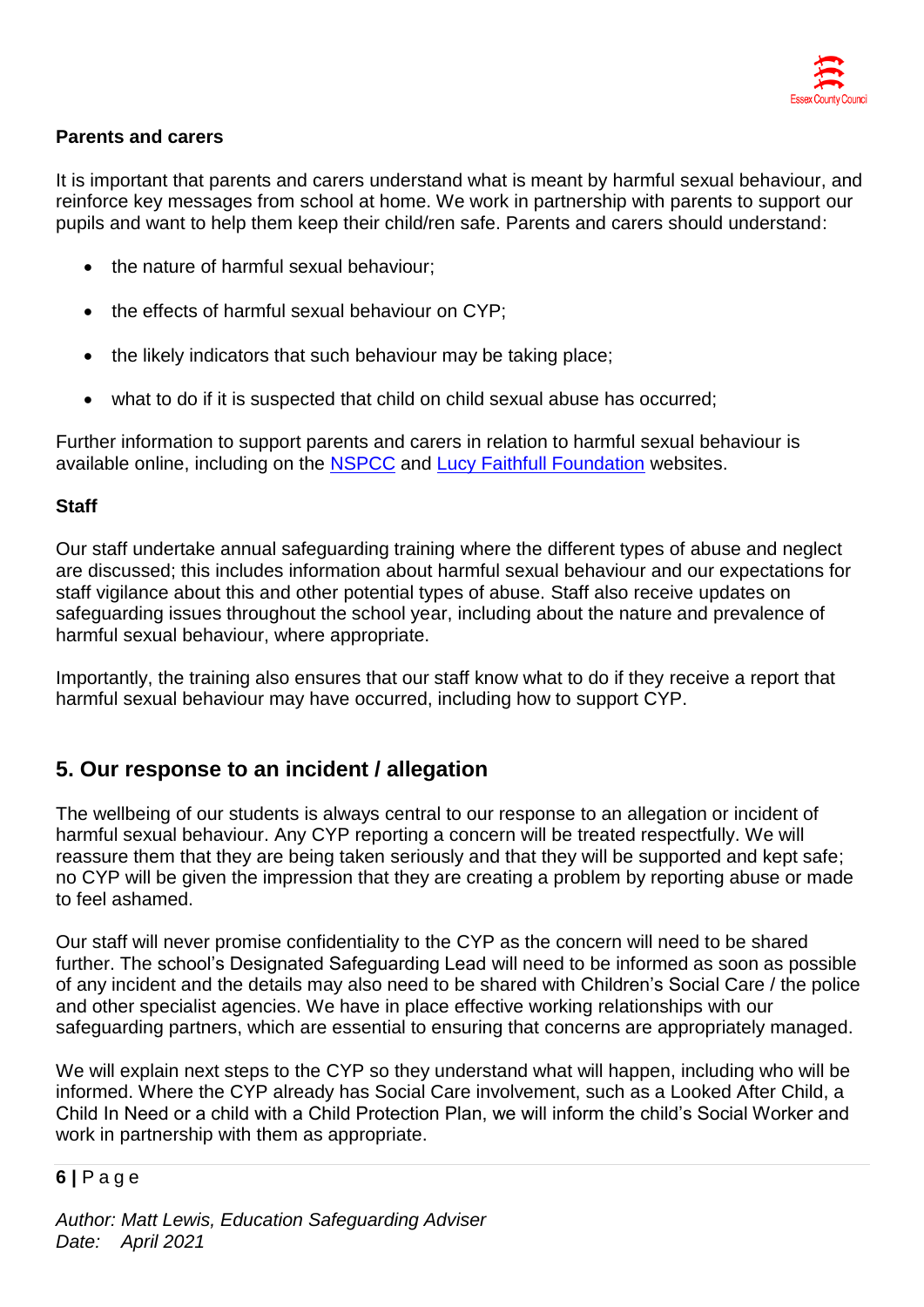

Whilst we establish the facts of the case and start the process of liaising with other agencies as appropriate, we will consider how best to keep the victim and alleged perpetrator a reasonable distance apart on school premises, and where applicable, on transport to and from the school.

Where an incident includes an online element, we will always work in accordance with appropriate guidance, taking advice from other partners as necessary. Our staff will not view an indecent image of a CYP unless absolutely necessary, nor forward it for any reason.

### **Recording**

It is essential that information relating to allegations about harmful sexual behaviour are recorded within our school, as with any other child protection concern – and in line with our Child Protection Policy. The record may form part of a statutory assessment by Children's Social Care or by another agency.

Any member of staff receiving a disclosure of harmful sexual behaviour or noticing signs or indicators of this, will record it as soon as possible, noting what was said or seen (if appropriate, using a body map to record), giving the date, time and location. The facts will be recorded as the CYP presents them.

The record will then be presented to the Designated Safeguarding Lead (or Deputy), who will decide on appropriate action and record this accordingly.

If a CYP is at immediate risk of harm, staff will speak with the Designated Safeguarding Lead or Deputy first, and deal with recording as soon as possible afterwards.

All related concerns, discussions, decisions, and reasons for decisions will be dated and signed and will include the action taken.

### **Investigation**

The Designated Safeguarding Lead will be responsible for leading investigations, and for liaising with other agencies as appropriate, for example Children's Social Care and the police. They will also be the main point of contact for parents and carers. The Designated Lead will ensure there are accurate records of each stage of the investigation and that any supporting information is included in the Child Protection files.

### **Risk Assessment**

We will complete a risk assessment following a report of harmful sexual behaviour, considering all CYP involved in an incident. We will also consider all other pupils at our school and any actions that may be appropriate to protect them.

Risk assessments will be regularly reviewed to ensure they remain relevant and fit for purpose. Where appropriate, the affected CYP and their parents and carers will be invited to contribute to the completion and review of the risk assessment.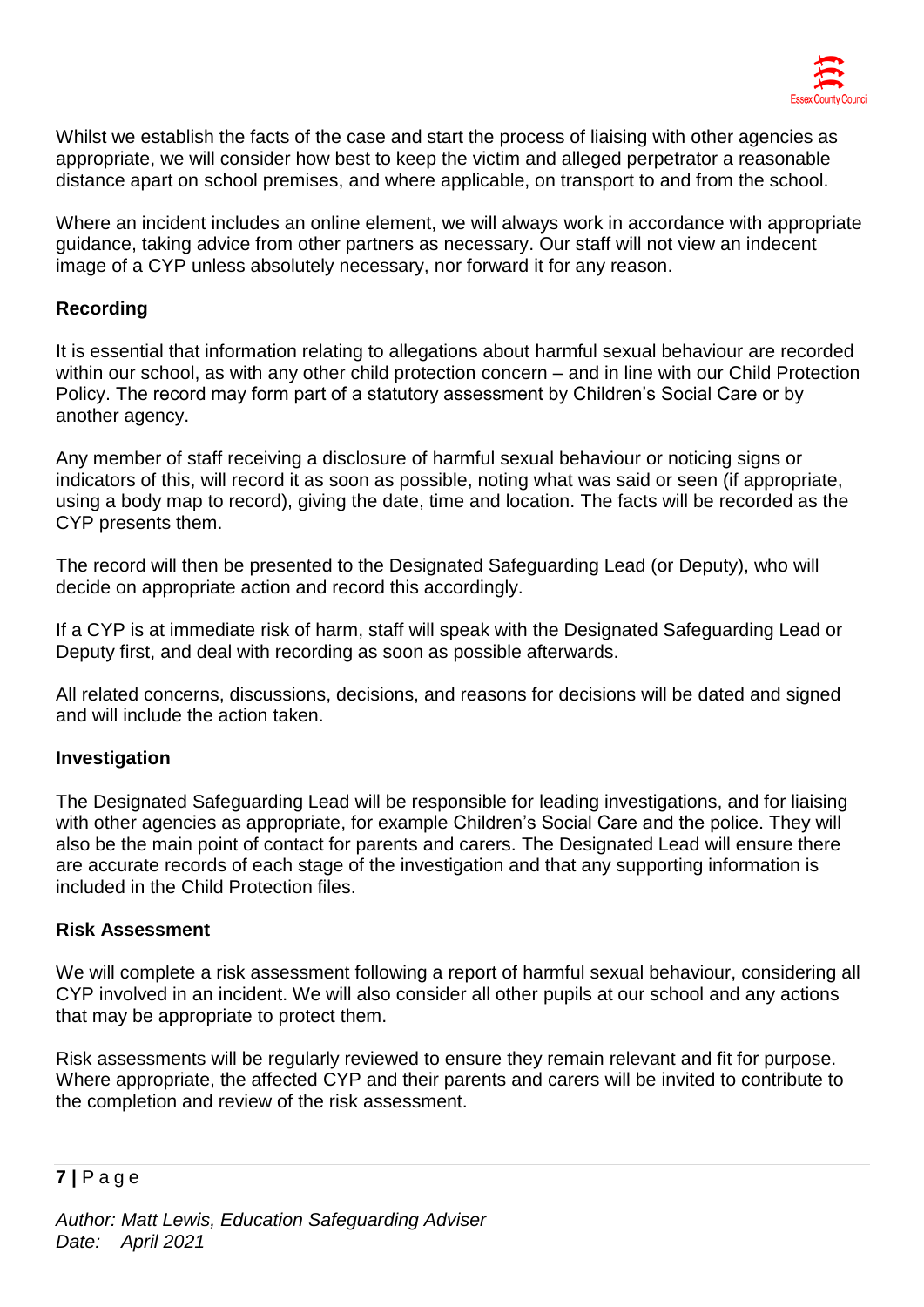

# **6. Guiding principles**

The safety of our pupils is paramount. We will use a proportionate approach, basing our actions on the principle that harmful sexual behaviour is not acceptable and will not be tolerated.

All concerns will be considered carefully and on a case by case basis, underpinned by robust risk assessments. Our actions will not be judgemental about the guilt of the alleged perpetrator and will always be taken in the interests of all CYP concerned.

Our approach will help us to ensure that all pupils are protected and supported appropriately. The following principles will guide us:

- the wishes of the CYP in terms of how they want to proceed the victim will be given as much control as is reasonably possible over decisions regarding how any investigation will be progressed and any support that they will be offered;
- the nature of the alleged incident(s), including whether a crime may have been committed;
- the ages and developmental stages of all CYP involved;
- consideration of any power imbalance between the CYP for example, is the alleged perpetrator significantly older, more mature, or more confident / does the victim have a disability or learning difficulty;
- consideration of whether the alleged incident a one-off or a sustained pattern of abuse;
- consideration of any ongoing risks to the victim, other CYP, or staff;
- consideration of any other related issues and wider context.

### **Supporting the CYP who has allegedly experienced harmful sexual behaviour**

We will assess what short-term and long-term support a CYP may need to help them manage the immediate aftermath of an incident, and to recover from what they have experienced. The CYP's existing support network will be central to this work; we will work with other partners as appropriate and in accordance with the CYP's wishes and, wherever appropriate, in discussion with parents / carers.

We will consider what is necessary to support the CYP straightaway, for example by making adaptations to their timetable and in-school support and taking steps to protect them from attention or peer pressure they may experience due to making a report. This work will be guided by a robust risk assessment process and we will ensure that the CYP and their parents / carers have an opportunity to contribute. We will also ensure there is regular review of arrangements to be confident they meet the needs of all involved.

It may be necessary to make requests for support to mental health and wellbeing services or for therapeutic intervention. We may also need to link with other agencies to remove inappropriate material from the Internet, such as the [Internet Watch Foundation.](https://www.iwf.org.uk/)

## **8 |** P a g e

*Author: Matt Lewis, Education Safeguarding Adviser Date: April 2021*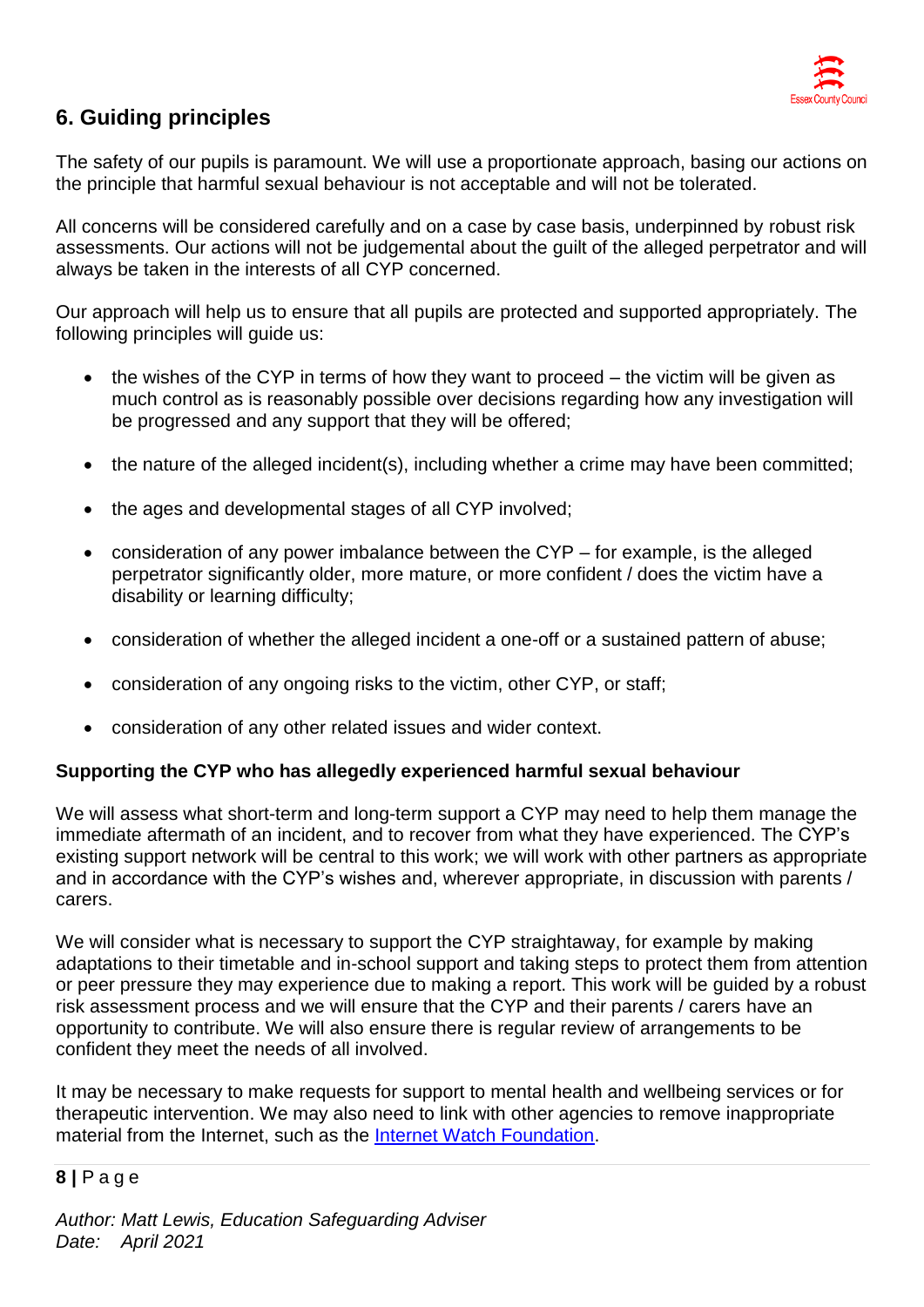

# **Supporting the CYP who has allegedly displayed harmful sexual behaviour**

We have a duty of care to all students and we will protect and support CYP who have displayed abusive or harmful sexual behaviour. We will do this through considering the needs of the CYP, any risks to their safety and what multi-agency responses are needed to support them and their family. This work will be guided by a robust risk assessment process and we will ensure that the CYP and their parents / carers have an opportunity to contribute. We will also ensure there is regular review of arrangements to be confident they meet the needs of all involved.

Some CYP may not realise they have behaved abusively. We will avoid using language that may make them feel judged or criminalised and ensure that any intervention will be at the least intrusive level required to effectively address the behaviour.

We will consider appropriate sanctions using our behaviour policy, and work with the CYP and their support network to consider measures that may help to address the CYP's behaviour.

# **7. Investigation outcomes**

Our investigation of an allegation or incident as set out in this policy will enable us to determine the outcome, working with our safeguarding partners as appropriate. We will always seek to ensure that the outcome of an investigation is appropriate and proportionate to the circumstances in relation to the report. Various options are open to us, as set out below:

## **Manage internally**

In some cases, for example, one-off incidents, we may take the view that the CYP concerned are not in need of early help or statutory intervention. In these cases, we will follow our other school policies in addressing matters, for example our behaviour / anti-bullying policies which can be found on our website.

We will also consider what support the CYP involved may need going forward - for example, pastoral support, counselling services, and ensuring that there is a trusted adult for those affected to speak with if they wish to. We will also consider whether any intervention or support is required as part of a whole setting approach or with the wider school community.

## **Early Help**

Where statutory intervention is not required or agreed, we may use early help instead. This means providing support as soon as a problem emerges, at any point in a CYP's life. We will work with parents and carers and other relevant partners when following this approach, which can be particularly useful in addressing non-violent harmful sexual behaviour and may prevent escalation.

### **Requests for support to Children's Social Care**

Where a CYP has been harmed, is at risk of harm, or is in immediate danger, we will make a request for support to Children's Social Care. We will generally inform parents and carers of this unless to do so may put a CYP at additional risk. We will seek advice from other partners on such matters.

### **9 |** P a g e

*Author: Matt Lewis, Education Safeguarding Adviser Date: April 2021*